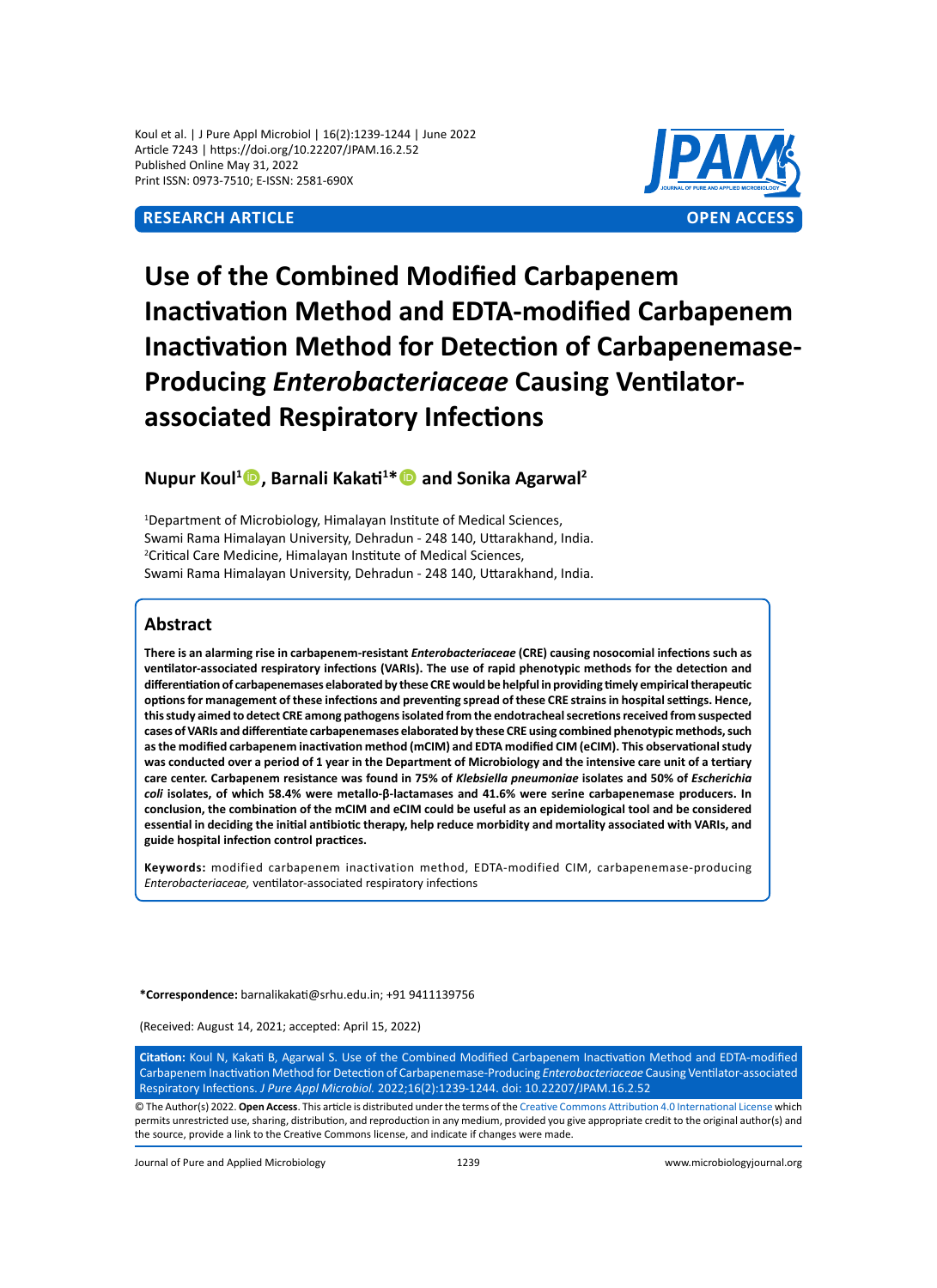# **INTRODUCTION**

Multidrug-resistant (MDR) gramnegative bacteria such as carbapenem-resistant *Enterobacteriaceae* (CRE) have increasingly been reported as etiopathogens of most common nosocomial infections such as Ventilatorassociated respiratory infections (VARIs).<sup>1</sup> This condition includes both ventilator-associated tracheobronchitis (VAT) and ventilatorassociated pneumonia (VAP).<sup>1</sup> An increase in MDR *Enterobacteriaceae* causing invasive and nosocomial infections, including VARI, poses a global therapeutic and diagnostic challenge. $2,3$ Carbapenems such as ertapenem, meropenem, and imipenem have provided the best therapeutic responses for infections caused by robust MDR in mechanically ventilated patients.4,5 Therefore, the development of resistance to carbapenems has emerged as a global threat to the management of this spectrum of respiratory infections.<sup>6</sup>

The emergence of carbapenem-resistant *Enterobacteriaceae* (CRE) is associated with the expression of carbapenemase-encoding genes in conjugative plasmids.7 These enzymes belong to the class A, B, and D beta-lactamases and hydrolyze carbapenems, rendering them ineffective against these bacteria.<sup>8</sup> Carbapenemases are broadly classified into two groups: metallo-β-lactamases (MBLs) and non-metallo-β-lactamases (serine carbapenemases).9 MBLs are zinc-dependent; thus, EDTA can block their activity by binding to zinc and rendering their enzymatic action ineffective.<sup>10</sup> Although in routine laboratory practices, detection of the various drug resistance mechanisms among these CRE is not conducted, it would be helpful in periodic monitoring of MDR strains in hospital and in effectively guiding the emperical management of these nosocomial infections.

According to the Clinical and Laboratory Standards Institute (CLSI) recommendations, the Modified Hodge Test (MHT) was the first laboratory test recommended to detect carbapenemases.<sup>11</sup> In recent years, carbapenem inactivation methods have been added to the list of substantially less expensive phenotypic tests. These methods assess the growth of carbapenem-susceptible bacteria around a carbapenem drug disc that is incubated prior to the introduction of a test strain that is carbapenem-resistant and a suspected carbapenemase producer. If the test organism is found to express the carbapenemase enzyme, the drug in the disc will be hydrolyzed and the organism will grow to the edge of the drug disc.12 The disadvantage of this method is that it cannot differentiate between MBLs and nonmetallo-β-lactamases (serine carbapenemases). Hence, it was further modified by adding EDTA to help identify and differentiate between the two carbapenemases.9,12

Detection and differentiation between the two classes of carbapenemases is important as the newer classes of β-lactam-β-lactamase inhibitors, such as ceftazidime-avibactam and meropenem-vaborbactam, are found to be more active against serine carbapenemase producers, and not MBL producers, in addition to the fact that MBLs are widely prevalent in hospital microbiota.<sup>13</sup> Combination therapies with ceftazidime-avibactam and aztreonam, tigecycline, aminoglycosides, and colistin were more effective against MBL producers. With this background, our study aimed to detect CRE causing VARI and differentiate the classes of carbapenemases expressed using rapid and economically feasible phenotypic methods, such as combined mCIM and eCIM.

## **MATERIALS AND METHODS Study setup**

This observational study was conducted in the Department of Microbiology at Himalayan Institute of Medical Sciences, Jolly Grant, on endotracheal secretions received in the bacteriology laboratory from suspected cases of VARI admitted in the hospital's intensive care unit, for a period of one year from December 2018 to November 2019. Ethical approval from the institutes ethics committee was obtained and patient's informed and written consent was also taken.

#### **Case definition of VARI**

VARIs were suspected when respiratory tract infections developed after 48 h after mechanical ventilation in critically ill patients, as these infectious respiratory complications are associated with artificial ventilation. This spectrum of respiratory diseases includes VAT and VAP<sup>1</sup>. Both VAP and VAT overlap in terms of clinical symptoms and signs the patient presents with and microbiology, but differ in the fact that for

Journal of Pure and Applied Microbiology 1240 www.microbiologyjournal.org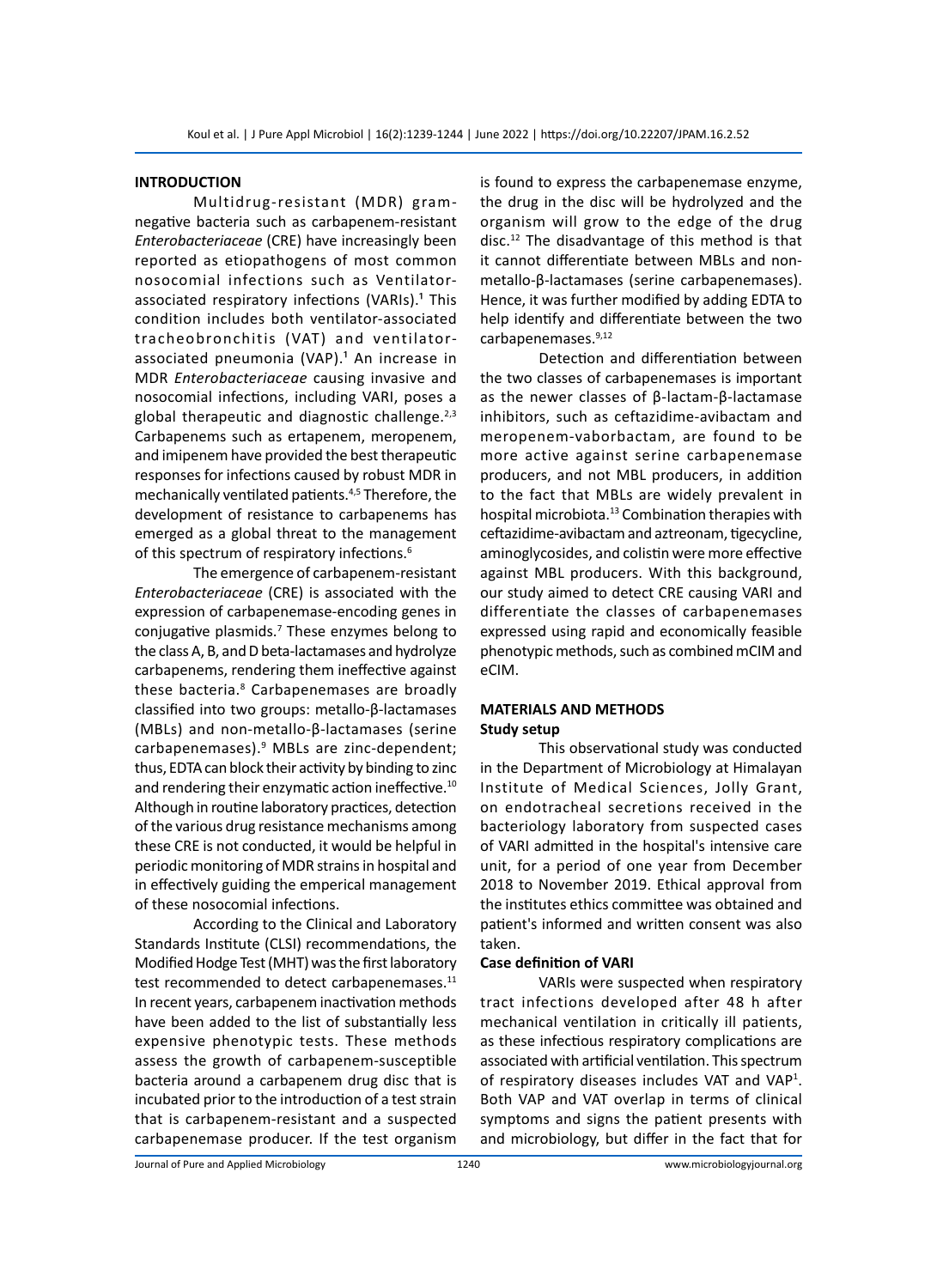# the diagnosis of VAP, there must be radiological evidence of persistent infiltration on chest X-rays. **Methodology**

Endotracheal secretions from suspected cases of VARI were recieved in the microbiological laboratory. The samples were subjected to Gram staining and aerobic culture on blood and MacConkey agar, and incubated at 37° C overnight. Gram-stained smears were screened under an oil immersion lens for the presence of predominant bacterial morphology, namely cocci and bacilli, gram reaction was noted and were reported. All samples were subjected to qualitative assessment during screening and specimens with more than 25 polymorphonuclear cells were considered for further processing. Isolates recovered from overnight cultures were identified with the VITEK-2 automated system. This automated system uses growth-based technology for identification and provides the minimum inhibitory concentration (MIC) for the antimicrobial agents tested, which was used to identify and report CRE.

# **Phenotypic detection of carbapenemase producing** *Enterobacteriaceae*

Both mCIM and eCIM were performed on CRE isolates according to CLSI guidelines.<sup>12</sup> For each isolate to be tested, a 1 μL loopful of bacteria from an overnight blood agar plate was emulsified in 2 mL of trypticase soy broth (TSB). For each isolate, a second 2 mL TSB tube was labelled for the eCIM test. To this tube, 20 μL of 0.5 M EDTA was added. A 10 μg meropenem disk was placed in each tube using sterile forceps. The tubes were incubated at 35°C for  $4 \pm 15$  min. The drug discs were removed and applied onto a Mueller Hinton agar (MHA) plate with a 0.5 McFarland suspension of carbapenem-susceptible *Escherichia coli* ATCC 25922 strain. The MHA plates were subsequently incubated at 35°C for 18-24 h and the mCIM and eCIM results were interpreted. The mCIM test was considered positive if the zone size was between 6 and 15 mm and negative if the zone size was ≥19 mm. An isolate was considered positive for metallo-carbapenemase production when the eCIM zone size increased by ≥5 mm compared with the mCIM zone size observed. Isolates were considered negative for metallo-carbapenemase if a zone size increase of <4 mm was observed.

#### **Statistical methods**

Interpretation and analysis of the obtained results were performed using version 20 of Statistical Package for Social Sciences (SPSS) and Microsoft Excel. Qualitative data were expressed in terms of frequency and percentage, and quantitative data were expressed as means and standard deviations.

## **RESULTS**

A total of 141 gram negative isolates were obtained from endotracheal secretions of consecutive clinically suspected cases of VARIs included in our study. Of these 141 isolates, 118 (83.69%) were resistant to one or more carbapenem drugs. The predominant carbapenem-resistant *Enterobacteriaceae* were *Klebsiella pneumoniae* (27.96%) and *Escherichia coli* (7%).

## **Phenotypic detection of carbapenemase producing** *Enterobacteriaceae*

Of the 44 isolates of *K. pneumoniae,* 33 (75%) were carbapenem resistant. Of the 16 *E. coli*  isolates, eight (50%) were carbapenem resistant. The carbapenem resistance patterns of each carbapenem-resistant gram-negative isolate are shown in Table 1.

A total of 41 carbapenem resistant *Enterobacteriaceae,* i.e., 33 *K. pneumoniae* and 8 *E. coli* isolates were subjected to the mCIM test. Of the 41 isolates, 24 (58.5%) were mCIM testpositive, implying that they were carbapenemase producers, including *E. coli* (100 %) and *K. pneumoniae* (48.48%). The results of the mCIM test are shown in Table 2.

A total of 24 mCIM test-positive isolates were subjected to the EDTA-modified CIM test.

**Table 1.** Carbapenem-resistant pattern for carbapenemresistant *Enterobacteriaceae*

|                               | IPM     | MER                            | FTP      |  |
|-------------------------------|---------|--------------------------------|----------|--|
| Klebsiella<br>pneumoniae (33) |         | 32 (96.9%) 33 (100%) 33 (100%) |          |  |
| $E.$ coli $(8)$               | 6 (75%) | 6 (75%)                        | 8 (100%) |  |

Abbreviations: IPM, imipenem; MER, meropenem; ETP, ertapenem.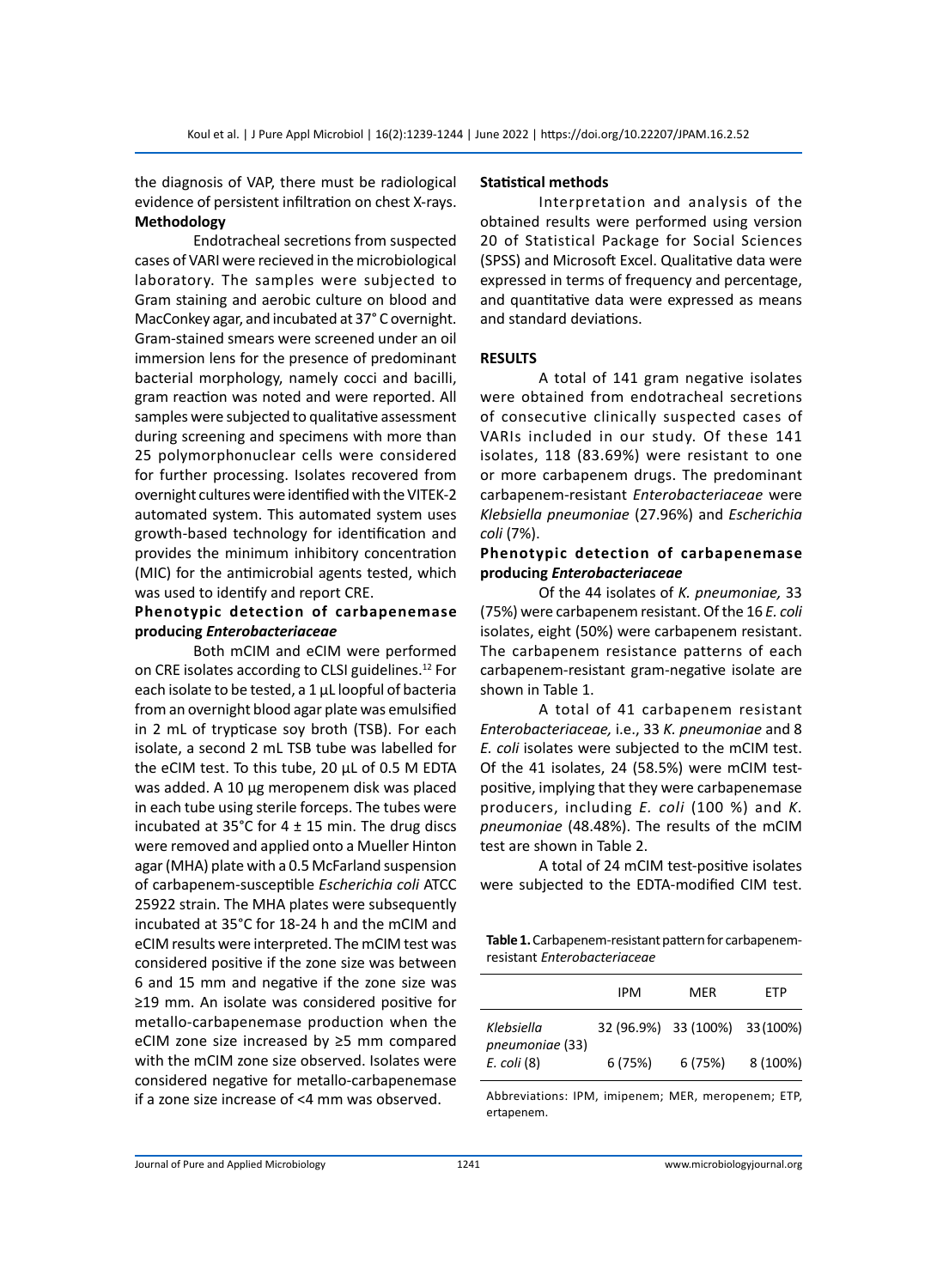Of the 24 mCIM-positive isolates, 14 (58.4%) were eCIM test-positive, implying that these were metallo-β-lactamase producers. These included 75% of *K. pneumoniae* and 25% of *E.coli* isolates which were carbapenemase producers Fig. 1 shows the outcomes of the combined mCIM and eCIM methods. Both mCIM and eCIM positive results indicate that the isolate in Fig. 1 is a metallo-βlactamase producer. Of the 24 mCIM-positive isolates, 10 (41.6%) were eCIM test-negative, implying that these were serine carbapenemase producers, 75% of which were *E. coli* and 25% of which were *K. pneumoniae* isolates. Table 2 shows the results of the eCIM test. Fig. 2 shows the mCIM-positive and eCIM-negative results, which imply that the isolate is a serine carbapenemase producer.

#### **DISCUSSION**

In our study, we found that out of 141 gram-negative isolates, 118 (83.69%) were



**Fig. 1.** Outcome of the combined modified carbapenem inactivation method (mCIM) and EDTA modified carbapenem inactivation method (eCIM). mCIM-positive and eCIM positive result implies the isolate is a metalloβ-lactamase producer

resistant to one or more carbapenem drugs. All isolates were found to be MDR. CRE was identified after interpreting the breakpoints according to CLSI guidelines.<sup>12</sup> Of the carbapenem-resistant isolates, 41 (34.7%) were CRE. Of these CRE, carbapenem resistance was found in 75% of *K. pneumoniae* isolates and 50% of *E. coli* isolates. In a similar study, Phu et al. reported carbapenem resistance in *K. pneumoniae* (23.1%) and *P.*  aeruginosa (45.8%).<sup>1</sup> Carbapenemase-producing *Enterobacteriaceae* (CPE) was predicted using the advanced expert system of the automated VITEK-2 system.

The first carbapenemase detection test to be used, according to CLSI recommendations, is the MHT test. The biggest limitation of this method is the inability to differentiate between the different classes of carbapenemases expressed by CRE and the insensitivity of MBLs.<sup>14</sup> Previous studies have reported that the mCIM test has high sensitivity and specificity for identifying



**Fig. 2.** Outcome of the combined modified carbapenem inactivation method (mCIM) and EDTA modified carbapenem inactivation method (eCIM). mCIM-positive and eCIM-negative result implies the isolate is a Serine carbapenemase producer

**Table 2.** Outcome of combined modified carbapenem inactivation method (mCIM) and EDTA-modified carbapenem inactivation method (eCIM)

|                                               | mCIM<br>Positive        | mCIM<br>Negative | eCIM<br>Positive   | eCIM<br>Negative   |  |
|-----------------------------------------------|-------------------------|------------------|--------------------|--------------------|--|
| Klebsiella pneumoniae (33)<br>$E.$ coli $(8)$ | 16 (48.48%)<br>8 (100%) | 17 (51.52%)      | 12 (75%)<br>2(25%) | 4 (25%)<br>6 (75%) |  |

Abbreviations: mCIM, modified carbapenem inactivation method; eCIM, EDTA-modified carbapenem inactivation method.

Journal of Pure and Applied Microbiology 1242 www.microbiologyjournal.org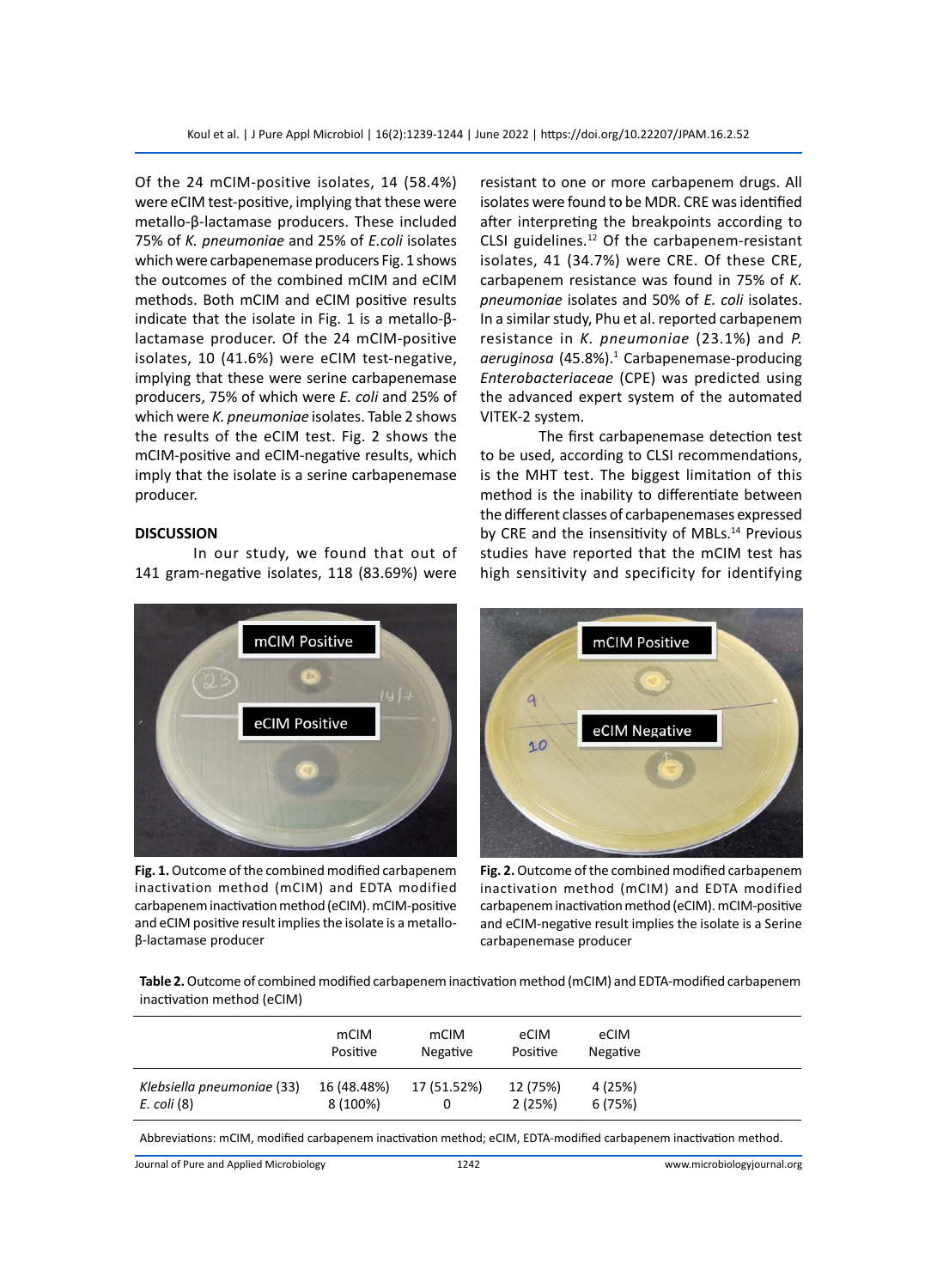carbapenemase producers, and that a combined mCIM and eCIM test would help in differentiating between the different types of carbapenemases efficiently.<sup>5,15</sup> Thus, the 41 CRE isolates were subjected to the mCIM test. Out of 41 isolates, 24 (58.5%) were mCIM test-positive, implying that they were carbapenemase producers. As differentiation between the two classes of carbapenemases is important in deciding the effective β-lactam β-lactamase drug combination to be started in managing cases of CRE-caused VARIs, the mCIM-positive isolates were subjected to the eCIM test according to CLSI guidelines.<sup>12</sup> Of the 24 mCIM-positive isolates, 14 (58.4%) were eCIM test-positive, implying that these are metallo-β-lactamase producers, which included 75% of *K. pneumoniae* and 25% of *E. coli* isolates. Of the 24 mCIM-positive isolates, 10 (41.6%) were eCIM test-negative, implying that these are serine carbapenemase producers, which included 75% of *E. coli* and 25% of *K. pneumoniae* isolates. Gao et al. also reported metallo-β-lactamase production among 80% of *K. pneumoniae* isolates.16

#### **CONCLUSION**

There has been an alarming increase in the infection burden of MDR pathogens causing VARIs, thus challenging the effective management of these nosocomial infections. In this study, we found that gram-negative MDR and carbapenemresistant pathogens were the predominant etiological causes of VARIs.

The available and substantially less expensive phenotypic tests, such as MHT, do not differentiate between MBLs and non-metalloβ-lactamases (serine carbapenemases), the former being more prevalent strains in hospital microbiota, as was the finding in our study.

Newer classes of β-lactam-β-lactamase inhibitors, such as ceftazidime-avibactam and meropenem-vaborbactam, have been found to be more active against serine carbapenemase producers. Combination therapies with ceftazidime-avibactam and aztreonam, tigecycline, aminoglycosides, and colistin were more effective against MBL producers and could be used in the therapeutic management of VARIs.

Hence, implementation of phenotypic methods such as mCIM and eCIM for detection and differentiation of CPE would prove beneficial for guiding effective empirical antibiotic therapy, especially in resource-poor laboratories where molecular methods are not readily available.

Knowledge of the prevalent strains in hospital settings would further serve epidemiological interests. It would also help and guide the hospital infection control practices in taking adequate measures to reduce the spread of robust CPE strains causing common nosocomial infections.

## **ACKNOWLEDGMENTS**

The authors would sincerely like to thank the Himalayan Institute of Medical Sciences at Swami Rama Himalayan University, Jolly Grant, Dehradun, Uttarakhand, India for providing us a platform for the research work. We would also wish to thank the technical staff of bacteriology laboratory for their constant support throughout the experimental process.

#### **CONFLICT OF INTEREST**

The authors declare that there is no conflict of interest.

#### **AUTHORS' CONTRIBUTION**

NK collected the data. NK, BK and SA analysed the data and wrote the manuscript. All authors read and approved the final manuscript for publication.

#### **FUNDING**

None.

# **ETHICS STATEMENT**

This study was approved by the Institutional Ethics Committee, Himalayan Institute of Medical Sciences, Dehradun, India with reference number SRHU/HIMS/ETHICS/2020/104.

### **DATA AVAILABILITY**

 The datasets generated during and/or analysed during the current study are available from the corresponding author on reasonable request.

#### **REFERENCES**

1. Phu VD, Nadjim B, Duy NHA, et al. Ventilator-associated respiratory infection in a resource-restricted setting: impact and etiology. *Journal of Intensive Care*.